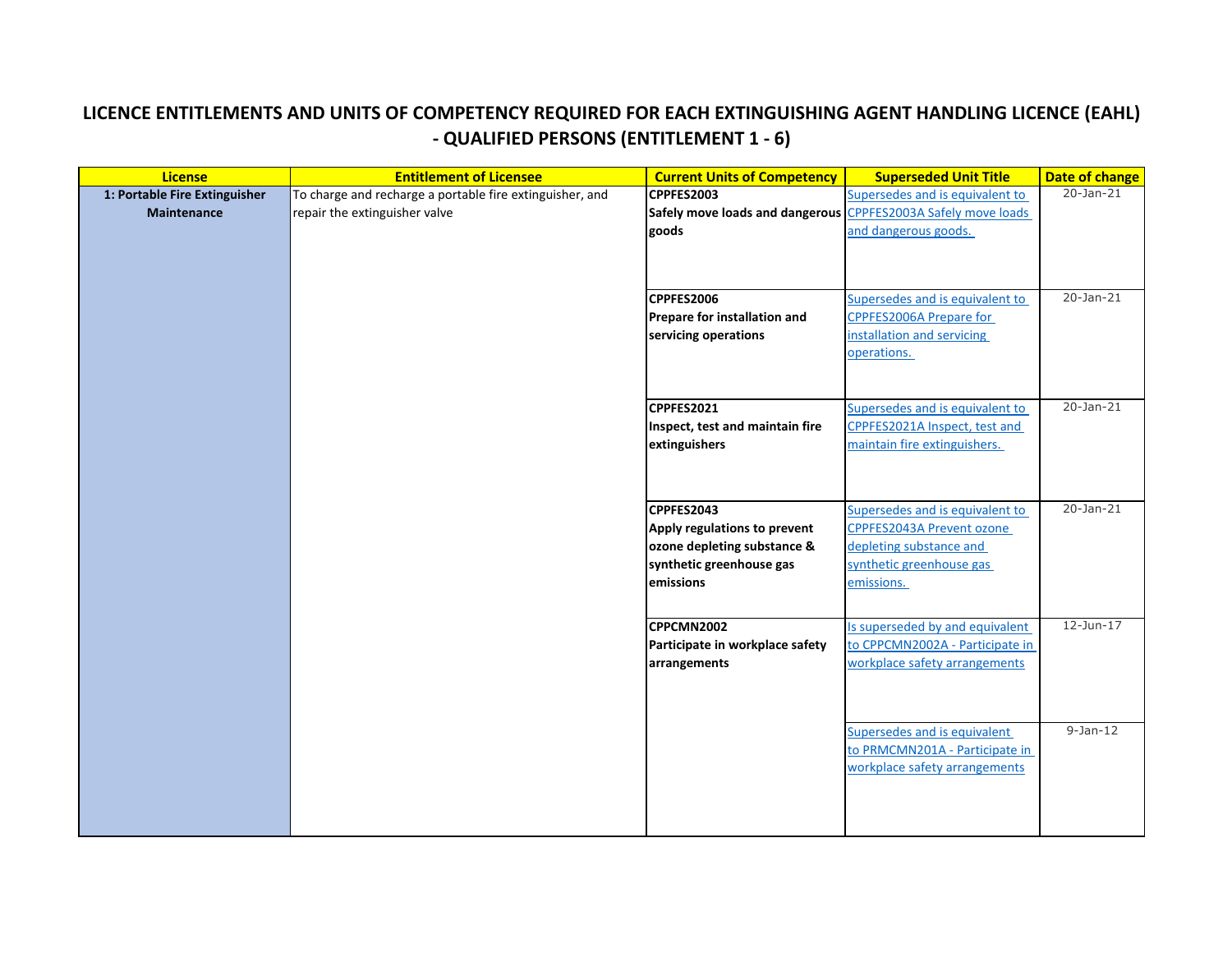| <b>License</b>                                                                                                                                                                                                                                                                                                                                                                                                                               | <b>Entitlement of Licensee</b>                                                                                                                                                                                     | <b>Current Units of Competency</b>                                                                                                | <b>Superseded Unit Title</b>                                                                                          | <b>Date of change</b> |
|----------------------------------------------------------------------------------------------------------------------------------------------------------------------------------------------------------------------------------------------------------------------------------------------------------------------------------------------------------------------------------------------------------------------------------------------|--------------------------------------------------------------------------------------------------------------------------------------------------------------------------------------------------------------------|-----------------------------------------------------------------------------------------------------------------------------------|-----------------------------------------------------------------------------------------------------------------------|-----------------------|
| 2: Fixed System Installation and<br>Decommissioning                                                                                                                                                                                                                                                                                                                                                                                          | (1) To install and decommission a gaseous fire extinguishing<br>system (fire protection equipment) including:<br>(a) to install and disconnect actuation devices<br>(mechanisms) to and from container valves; and | CPPFES2003<br>Safely move loads and dangerous CPPFES2003A Safely move loads<br>goods                                              | Supersedes and is equivalent to<br>and dangerous goods.                                                               | 20-Jan-21             |
| (b) to install and disconnect gaseous agent<br>containers; and<br>(c) to install and disconnect any interconnections<br>to other gaseous system containers; and<br>(d) to install and disconnect ancillary equipment<br>connections to manifold and pipework; and<br>(e) to attach and remove transport equipment,<br>such as valve outlet and actuator port caps, plugs<br>and locking devices installed to prevent<br>accidental discharge | CPPFES2006<br><b>Prepare for installation and</b><br>servicing operations                                                                                                                                          | Supersedes and is equivalent to<br>CPPFES2006A Prepare for<br>installation and servicing<br>operations.                           | $20 - Jan-21$                                                                                                         |                       |
|                                                                                                                                                                                                                                                                                                                                                                                                                                              | CPPFES2043<br>Apply regulations to prevent<br>ozone depleting substance &<br>synthetic greenhouse gas<br>emissions                                                                                                 | Supersedes and is equivalent to<br>CPPFES2043A Prevent ozone<br>depleting substance and<br>synthetic greenhouse gas<br>emissions. | $20 - Jan-21$                                                                                                         |                       |
|                                                                                                                                                                                                                                                                                                                                                                                                                                              | (2) Commission actuation control devices set to operate and<br>engage safety devices as needed and decommission these<br>devices                                                                                   | CPPFES3044<br><b>Interpret installation</b><br>requirements for gaseous fire-<br>suppression systems                              | Supersedes and is equivalent to<br>CPPFES3044A Interpret<br>installation requirements for<br>gaseous fire-suppression | 20-Jan-21             |
|                                                                                                                                                                                                                                                                                                                                                                                                                                              |                                                                                                                                                                                                                    | CPPFES3045<br>Install gaseous agent containers<br>and actuators                                                                   | Supersedes and is equivalent to<br><b>CPPFES3045A Install gaseous</b><br>agent containers and actuators.              | 20-Jan-21             |
|                                                                                                                                                                                                                                                                                                                                                                                                                                              |                                                                                                                                                                                                                    | CPPFES3046<br><b>Decommission gaseous agent</b><br>containers and actuators                                                       | Supersedes and is equivalent to<br><b>CPPFES3046A Decommission</b><br>gaseous agent containers and<br>actuators.      | $20 - Jan - 21$       |
|                                                                                                                                                                                                                                                                                                                                                                                                                                              |                                                                                                                                                                                                                    | CPPCMN2002<br>Participate in workplace safety<br>arrangements                                                                     | Is superseded by and equivalent<br>to CPPCMN2002A - Participate in<br>workplace safety arrangements                   | 12-Jun-17             |
|                                                                                                                                                                                                                                                                                                                                                                                                                                              |                                                                                                                                                                                                                    |                                                                                                                                   | Supersedes and is equivalent<br>to PRMCMN201A - Participate in<br>workplace safety arrangements                       | $9-Jan-12$            |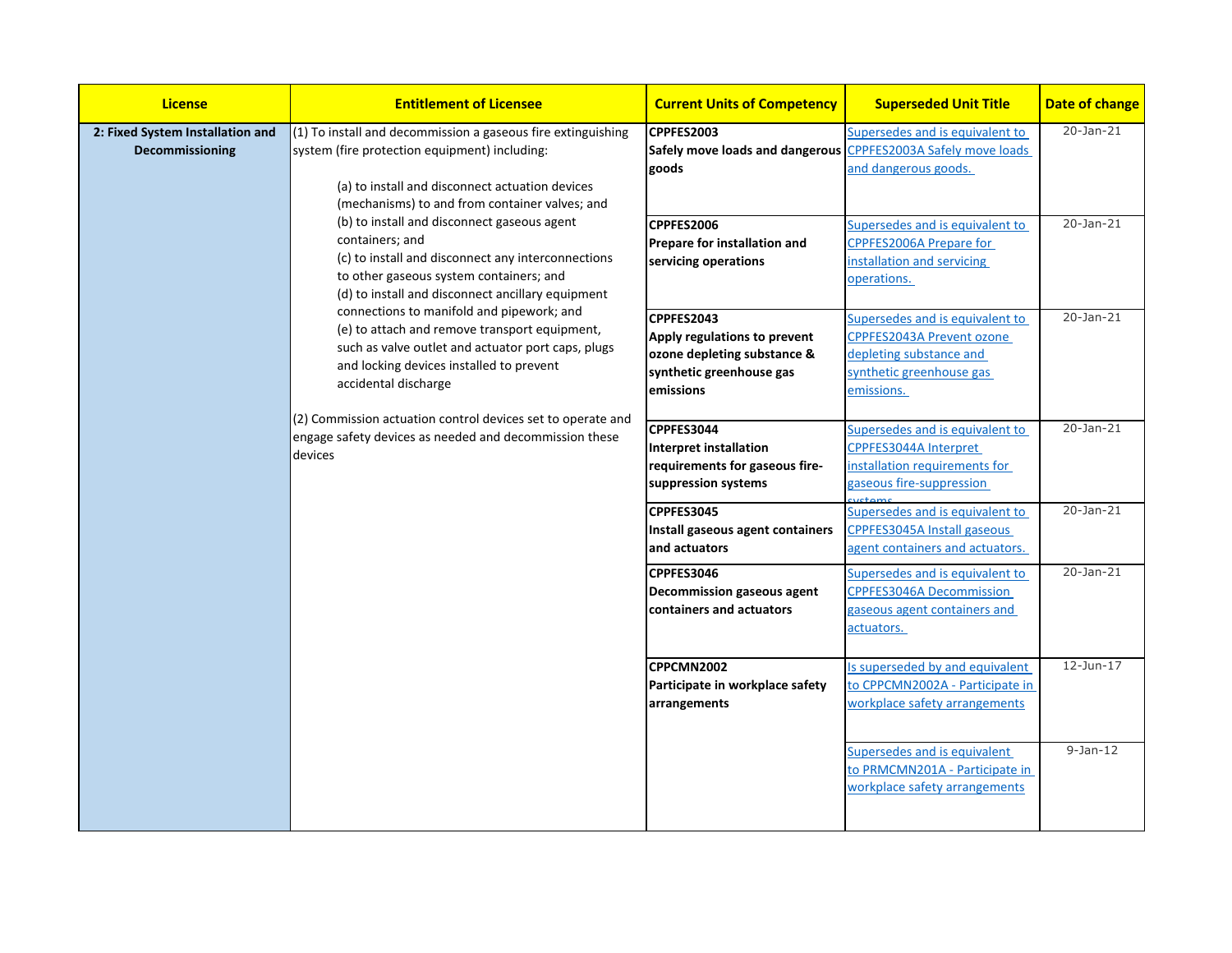| <b>License</b>                                                                                                                                                                                                                                                                                                                                                                                                                                                                                                                                                                                                                                                                                                                                                                                                                                                                                                                                                                          | <b>Entitlement of Licensee</b>                                                                                        | <b>Current Units of Competency</b>                                                                                                                                          | <b>Superseded Unit Title</b>                                                                                                      | <b>Date of change</b> |
|-----------------------------------------------------------------------------------------------------------------------------------------------------------------------------------------------------------------------------------------------------------------------------------------------------------------------------------------------------------------------------------------------------------------------------------------------------------------------------------------------------------------------------------------------------------------------------------------------------------------------------------------------------------------------------------------------------------------------------------------------------------------------------------------------------------------------------------------------------------------------------------------------------------------------------------------------------------------------------------------|-----------------------------------------------------------------------------------------------------------------------|-----------------------------------------------------------------------------------------------------------------------------------------------------------------------------|-----------------------------------------------------------------------------------------------------------------------------------|-----------------------|
| To test and maintain a gaseous fire extinguishing system (fire<br>3: Fixed System Testing and<br>protection equipment), including:<br><b>Maintenance</b><br>(a) to test actuation release systems; and<br>(b) to disconnect and reconnect actuation<br>devices (mechanisms); and<br>(c) to disconnect and reconnect any<br>interconnections to other gaseous systems<br>containers; and<br>(d) to disconnect and reconnect ancillary<br>equipment<br>connections from containers to manifold and<br>pipework; and<br>(e) to test actuation devices (mechanisms); and<br>(f) to perform any tests and maintenance on any<br>Fire Detection and Alarm System, including any<br>remote operation panel and actuation and<br>control system that interfaces with or forms part<br>of a gaseous fire extinguishing system; and<br>(g) to perform any tests and maintenance on<br>gaseous agent containers and ancillary<br>equipment connections from containers to<br>manifold and pipework |                                                                                                                       | CPPFES2003<br>Safely move loads and dangerous CPPFES2003A Safely move loads<br>goods                                                                                        | Supersedes and is equivalent to<br>and dangerous goods.                                                                           | $20 - Jan-21$         |
|                                                                                                                                                                                                                                                                                                                                                                                                                                                                                                                                                                                                                                                                                                                                                                                                                                                                                                                                                                                         | CPPFES2006<br><b>Prepare for installation and</b><br>servicing operations<br>CPPFES2025<br>Inspect, test and maintain | Supersedes and is equivalent to<br>CPPFES2006A Prepare for<br>installation and servicing<br>operations.<br>Supersedes and is equivalent to<br>CPPFES2025A Inspect, test and | $20 - Jan - 21$<br>20-Jan-21                                                                                                      |                       |
|                                                                                                                                                                                                                                                                                                                                                                                                                                                                                                                                                                                                                                                                                                                                                                                                                                                                                                                                                                                         |                                                                                                                       | gaseous fire-suppression systems<br>CPPFES2047                                                                                                                              | maintain gaseous fire-<br>suppression systems.<br>Supersedes and is equivalent to                                                 | 20-Jan-21             |
|                                                                                                                                                                                                                                                                                                                                                                                                                                                                                                                                                                                                                                                                                                                                                                                                                                                                                                                                                                                         | Inspect and test control and<br>indicating equipment                                                                  | CPPFES2047A Inspect and test<br>control and indicating<br>equipment.                                                                                                        |                                                                                                                                   |                       |
|                                                                                                                                                                                                                                                                                                                                                                                                                                                                                                                                                                                                                                                                                                                                                                                                                                                                                                                                                                                         |                                                                                                                       | CPPFES2043<br>Apply regulations to prevent<br>ozone depleting substance &<br>synthetic greenhouse gas<br>emissions                                                          | Supersedes and is equivalent to<br>CPPFES2043A Prevent ozone<br>depleting substance and<br>synthetic greenhouse gas<br>emissions. | 20-Jan-21             |
|                                                                                                                                                                                                                                                                                                                                                                                                                                                                                                                                                                                                                                                                                                                                                                                                                                                                                                                                                                                         |                                                                                                                       | CPPFES3046<br><b>Decommission gaseous agent</b><br>containers and actuators                                                                                                 | Supersedes and is equivalent to<br><b>CPPFES3046A Decommission</b><br>gaseous agent containers and<br>actuators.                  | 20-Jan-21             |
|                                                                                                                                                                                                                                                                                                                                                                                                                                                                                                                                                                                                                                                                                                                                                                                                                                                                                                                                                                                         |                                                                                                                       | CPPCMN2002<br>Participate in workplace safety<br>arrangements                                                                                                               | Is superseded by and equivalent<br>to CPPCMN2002A - Participate in<br>workplace safety arrangements                               | $12$ -Jun- $17$       |
|                                                                                                                                                                                                                                                                                                                                                                                                                                                                                                                                                                                                                                                                                                                                                                                                                                                                                                                                                                                         |                                                                                                                       |                                                                                                                                                                             | Supersedes and is equivalent<br>to PRMCMN201A - Participate in<br>workplace safety arrangements                                   | $9-Jan-12$            |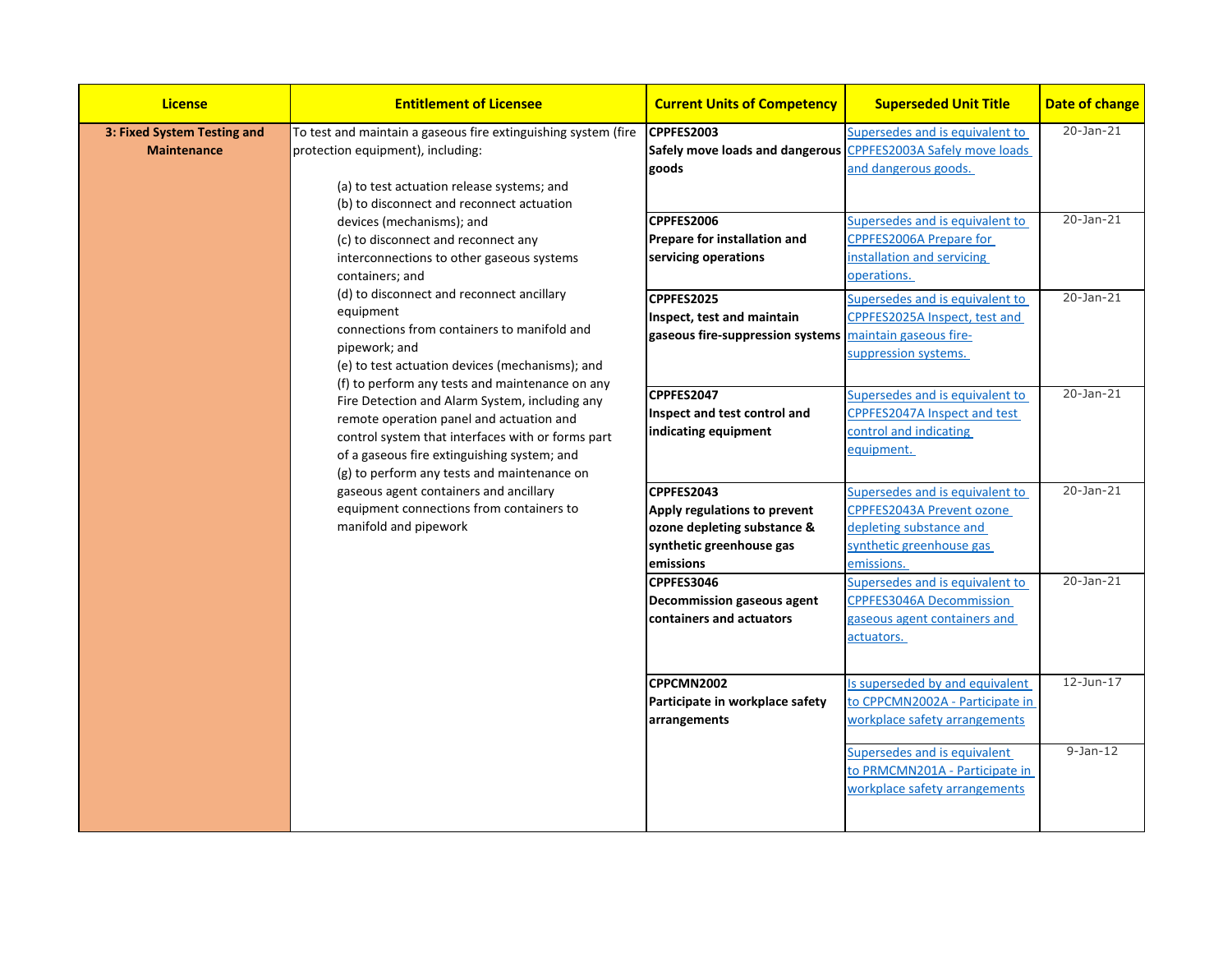| <b>License</b>                                         | <b>Entitlement of Licensee</b>                                                                                                                                                                     | <b>Current Units of Competency</b>                                                                                                                                              | <b>Superseded Unit Title</b>                                                                                                      | Date of change  |
|--------------------------------------------------------|----------------------------------------------------------------------------------------------------------------------------------------------------------------------------------------------------|---------------------------------------------------------------------------------------------------------------------------------------------------------------------------------|-----------------------------------------------------------------------------------------------------------------------------------|-----------------|
| 4: Recovery, Reclamation, Fill and<br><b>Recycling</b> | To recover, reclaim, fill and recycle an extinguishing agent into CPPFES2003<br>and from a fire extinguisher and gaseous fire extinguishing<br>system container from and to a bulk agent container | Safely move loads and dangerous CPPFES2003A Safely move loads<br>goods                                                                                                          | Supersedes and is equivalent to<br>and dangerous goods.                                                                           | 20-Jan-21       |
|                                                        |                                                                                                                                                                                                    | CPPFES2021<br>Inspect, test and maintain fire<br>extinguishers                                                                                                                  | Supersedes and is equivalent to<br>CPPFES2021A Inspect, test and<br>maintain fire extinguishers.                                  | 20-Jan-21       |
|                                                        |                                                                                                                                                                                                    | CPPFES2043<br>Apply regulations to prevent<br>ozone depleting substance &<br>synthetic greenhouse gas<br>emissions                                                              | Supersedes and is equivalent to<br>CPPFES2043A Prevent ozone<br>depleting substance and<br>synthetic greenhouse gas<br>emissions. | 20-Jan-21       |
|                                                        |                                                                                                                                                                                                    | CPPFES2048<br><b>Receive and dispatch scheduled</b><br>gaseous fire-extinguishing agents dispatch scheduled gaseous fire-                                                       | Supersedes and is equivalent to<br>CPPFES2048A Receive and<br>extinguishing agents.                                               | $20 - Jan - 21$ |
|                                                        |                                                                                                                                                                                                    | CPPFES2049<br>Conduct recovery, reclaim and fill CPPFES2049A Conduct recovery,<br>operations for scheduled gaseous reclaim and fill operations for<br>fire-extinguishing agents | Supersedes and is equivalent to<br>scheduled gaseous fire-<br>extinguishing agents.                                               | 20-Jan-21       |
|                                                        |                                                                                                                                                                                                    | CPPCMN2002<br>Participate in workplace safety<br>arrangements                                                                                                                   | Is superseded by and equivalent<br>to CPPCMN2002A - Participate in<br>workplace safety arrangements                               | $12$ -Jun-17    |
|                                                        |                                                                                                                                                                                                    |                                                                                                                                                                                 | Supersedes and is equivalent<br>to PRMCMN201A - Participate in<br>workplace safety arrangements                                   | $9-Jan-12$      |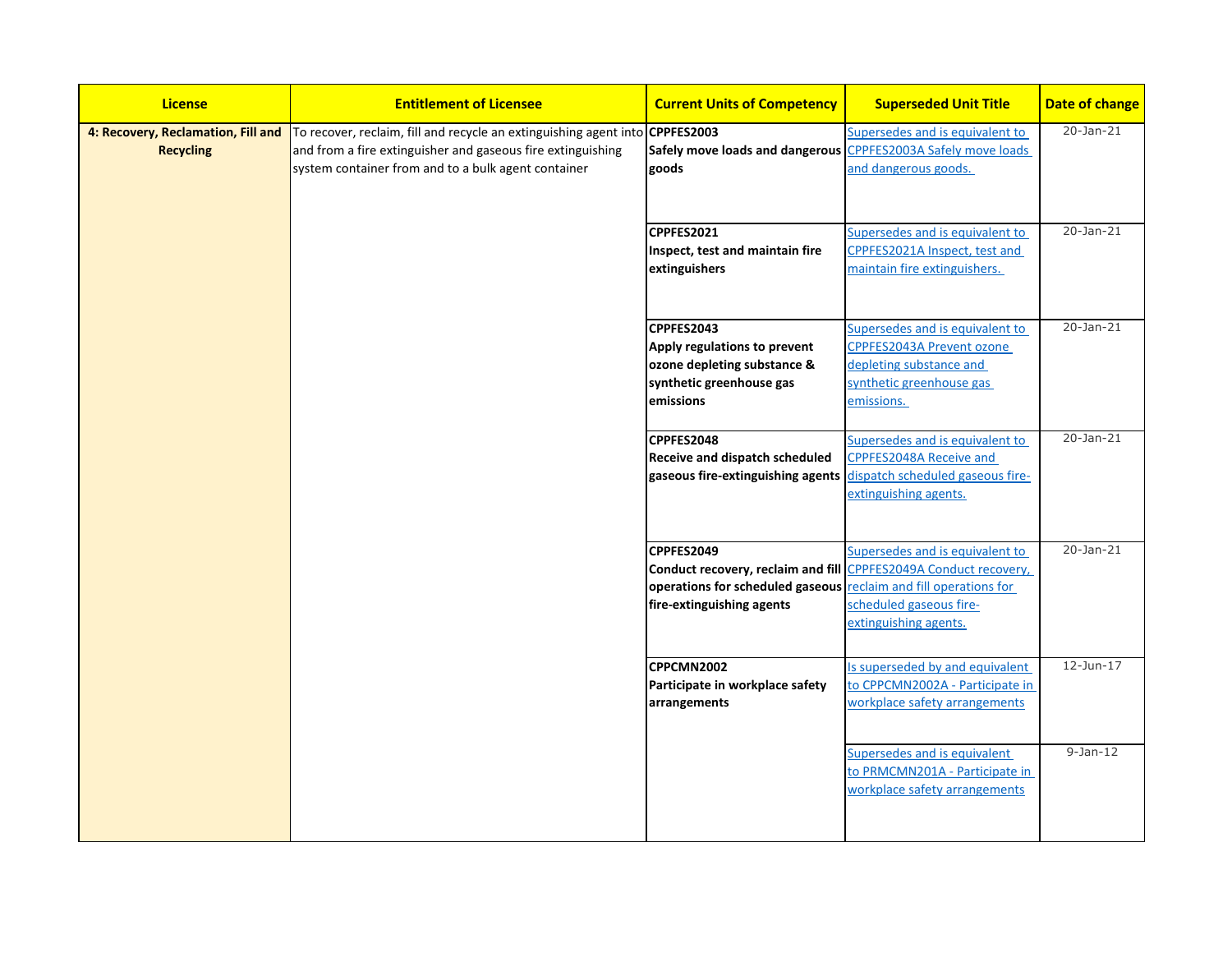| <b>License</b>                  | <b>Entitlement of Licensee</b>                                                                                                                                                       | <b>Current Units of Competency</b>                                                                                                                                              | <b>Superseded Unit Title</b>                                                                                                            | Date of change |
|---------------------------------|--------------------------------------------------------------------------------------------------------------------------------------------------------------------------------------|---------------------------------------------------------------------------------------------------------------------------------------------------------------------------------|-----------------------------------------------------------------------------------------------------------------------------------------|----------------|
| <b>5: Warehouse Maintenance</b> | To monitor for leakage stocks of extinguishing agent bulk<br>agent containers in a warehouse and, as needed, to transfer<br>the extinguishing agent from a leaking storage container | CPPFES2003<br>Safely move loads and dangerous CPPFES2003A Safely move loads<br>goods                                                                                            | Supersedes and is equivalent to<br>and dangerous goods.                                                                                 | 20-Jan-21      |
|                                 |                                                                                                                                                                                      | CPPFES2043<br>Apply regulations to prevent<br>ozone depleting substance &<br>synthetic greenhouse gas<br>emissions                                                              | Supersedes and is equivalent to<br>CPPFES2043A Prevent ozone<br>depleting substance and<br>synthetic greenhouse gas<br>emissions.       | 20-Jan-21      |
|                                 |                                                                                                                                                                                      | CPPFES2048<br><b>Receive and dispatch scheduled</b><br>gaseous fire-extinguishing agents                                                                                        | Supersedes and is equivalent to<br><b>CPPFES2048A Receive and</b><br>dispatch scheduled gaseous fire-<br>extinguishing agents.          | 20-Jan-21      |
|                                 |                                                                                                                                                                                      | CPPFES2049<br>Conduct recovery, reclaim and fill CPPFES2049A Conduct recovery,<br>operations for scheduled gaseous reclaim and fill operations for<br>fire-extinguishing agents | Supersedes and is equivalent to<br>scheduled gaseous fire-<br>extinguishing agents.                                                     | 20-Jan-21      |
|                                 |                                                                                                                                                                                      | CPPFES2050<br>Monitor storage operations for<br>scheduled gaseous fire-<br>extinguishing agents                                                                                 | Supersedes and is equivalent to<br><b>CPPFES2050A Monitor storage</b><br>operations for scheduled gaseous<br>fire-extinguishing agents. | 20-Jan-21      |
|                                 |                                                                                                                                                                                      | CPPCMN2002<br>Participate in workplace safety<br>arrangements                                                                                                                   | Is superseded by and equivalent<br>to CPPCMN2002A - Participate in<br>workplace safety arrangements                                     | $12$ -Jun-17   |
|                                 |                                                                                                                                                                                      |                                                                                                                                                                                 | Supersedes and is equivalent<br>to PRMCMN201A - Participate in<br>workplace safety arrangements                                         | $9-Jan-12$     |